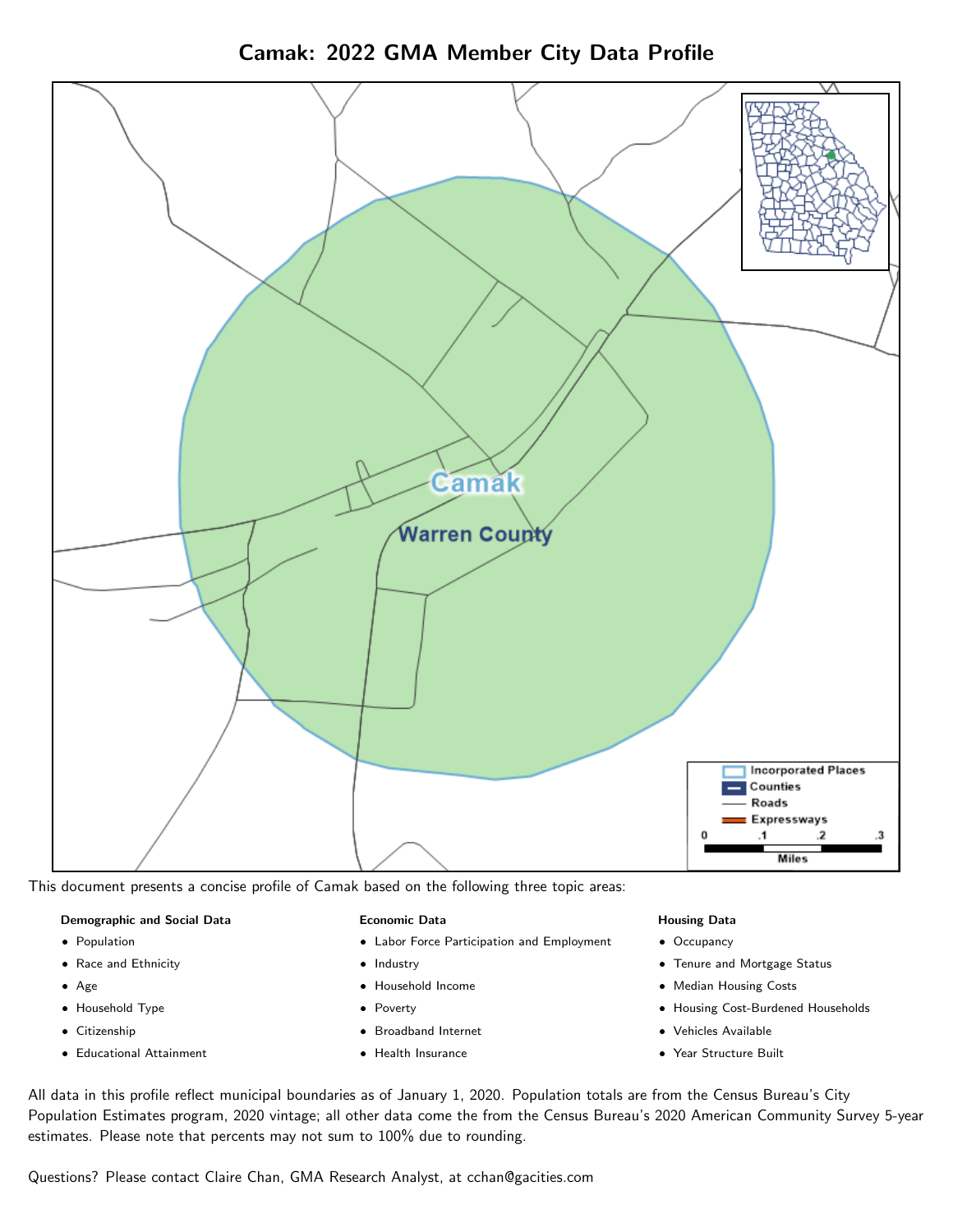## Camak: Demographic and Social





16% 14% 12% 10% 8% 6% 4% 2% 0% 2% 4% 6% 8% 10% 12% 14% 16%

Source: American Community Survey, 2020 5-year estimates, table B01001 Source: American Community Survey, 2020 5-year estimates, table B11001

## **Citizenship**



Source: American Community Survey, 2020 5-year estimates, table B05002 Source: American Community Survey, 2020 5-year estimates, table B15002

## Race and Ethnicity



Source: U.S. Census Bureau, City Population Estimates, 2020 vintage Source: American Community Survey, 2020 5-year estimates, table B03002

## Household Type



## Educational Attainment



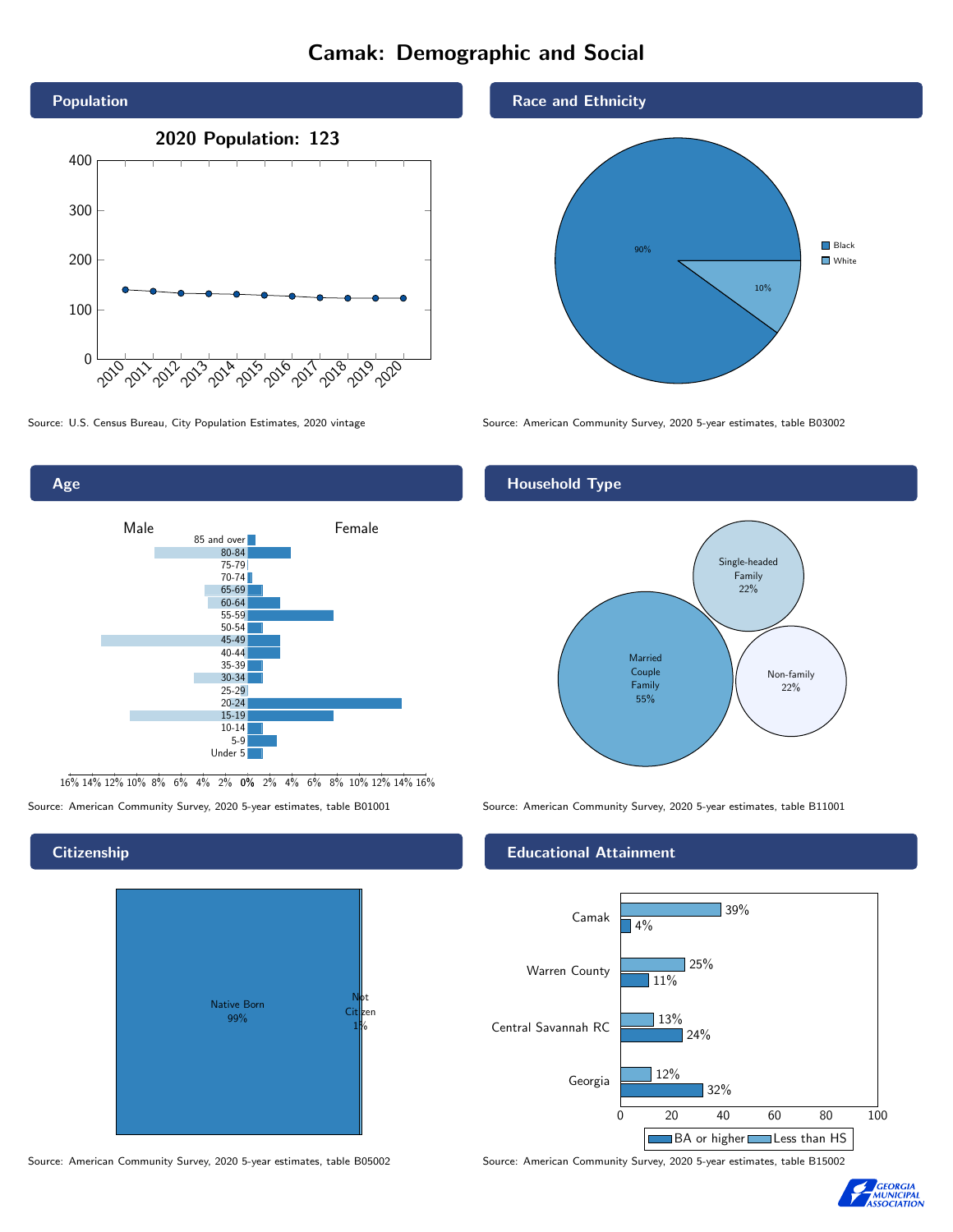# Camak: Economic



Source: American Community Survey, 2020 5-year estimates, table B23001 Note: Unemployment rate is based upon the civilian labor force.



Source: American Community Survey, 2020 5-year estimates, tables B19013 and B19025 Source: American Community Survey, 2020 5-year estimates, table B17010

Broadband Internet No 49% Yes 51%

Industry

| Agriculture, forestry, fishing and hunting, and mining      | $0\%$ |
|-------------------------------------------------------------|-------|
| Construction                                                | 6%    |
| Manufacturing                                               | 47%   |
| <b>Wholesale Trade</b>                                      | $0\%$ |
| Retail Trade                                                | 20%   |
| Transportation and warehousing, and utilities               | 7%    |
| Information                                                 | $0\%$ |
| Finance and insurance, real estate, rental, leasing         | $0\%$ |
| Professional, scientific, mgt, administrative, waste mgt    | $0\%$ |
| Educational services, and health care and social assistance | 12%   |
| Arts, entertainment, recreation, accommodation, food        | $0\%$ |
| service                                                     |       |
| Other services, except public administration                | $0\%$ |
| Public administration                                       | $7\%$ |

Source: American Community Survey, 2020 5-year estimates, table C24030

## Poverty



#### Health Insurance



Source: American Community Survey, 2020 5-year estimates, table B28002 Source: American Community Survey, 2020 5-year estimates, table B18135